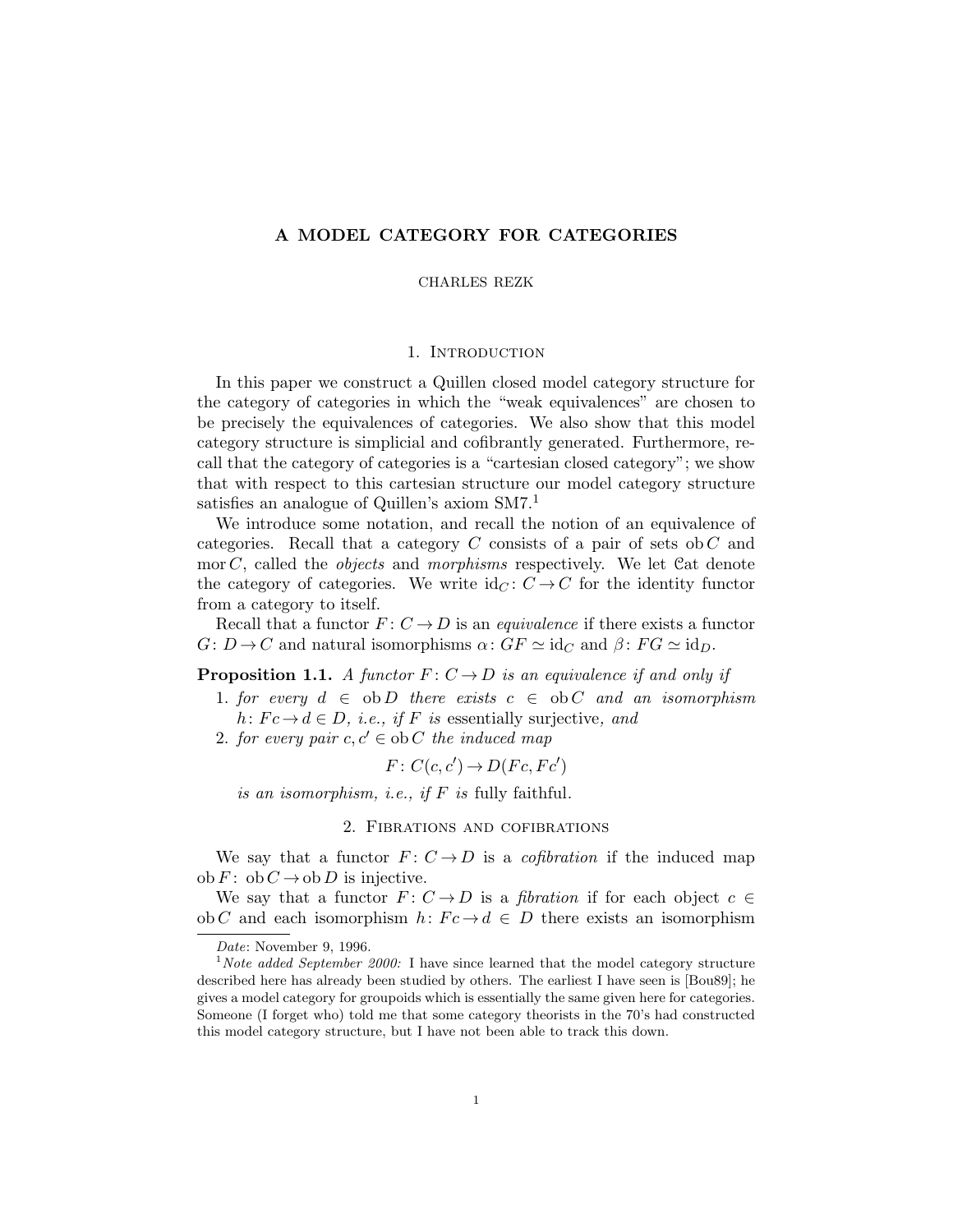#### 2 CHARLES REZK

 $g: c \to c' \in C$  such that  $Fg = h$ . Equivalently, *F* is a fibration if and only if for each commutative square of the form



there exists a dotted arrow making both triangles commute. Here **0** denotes the category with a single object and a single morphism and *I* denotes the category with two objects with unique isomorphisms between them.

Note that by the above definitions, every object in Cat is fibrant and cofibrant.

We say a functor  $F: C \to D$  is a *trivial cofibration* if it is both a cofibration and an equivalence. We say *F* is a *trivial fibration* if it is both a fibration and an equivalence.

**Proposition 2.1.** *A functor*  $F: C \to D$  *is a trivial cofibration if and only if it includes C as a full subcategory of D which is equivalent to D.*

- *A functor*  $F: C \to D$  *is a trivial fibration if and only if*
- 1. *the induced map* ob  $F:$  ob  $C \rightarrow$  ob  $D$  *is surjective, and*
- 2. *F is fully faithful.*

*Proof.* This is straightforward given Proposition 1.1.

 $\Box$ 

3. The model category structure

We now prove that the given structure makes Cat into a model category.

**Theorem 3.1.** *The category* Cat *of all small categories admits a Quillen closed model category structure, with equivalences as the weak equivalences and fibrations and cofibrations as above.*

*Proof.* We prove each of the axioms M1-M5 of a model category.

- M1. It is well known that Cat has all small limits and colimits.
- M2. It is clear that if *F*, *G*, and *GF* are functors such that any two of them are equivalences, then the third is also an equivalence.
- M3. It is easy to check that cofibrations and equivalences are closed under retracts. Since fibrations are characterized by a lifting property, they are also closed under retracts.
- M4. Consider the square

$$
\begin{array}{ccc}\nC & \xrightarrow{U} & M \\
F & H & \downarrow G \\
D & \xrightarrow{V} & N\n\end{array}
$$

in which  $F$  is a cofibration and  $G$  is a fibration. We must show that if either *F* or *G* is an equivalence, then a lift *H* exists.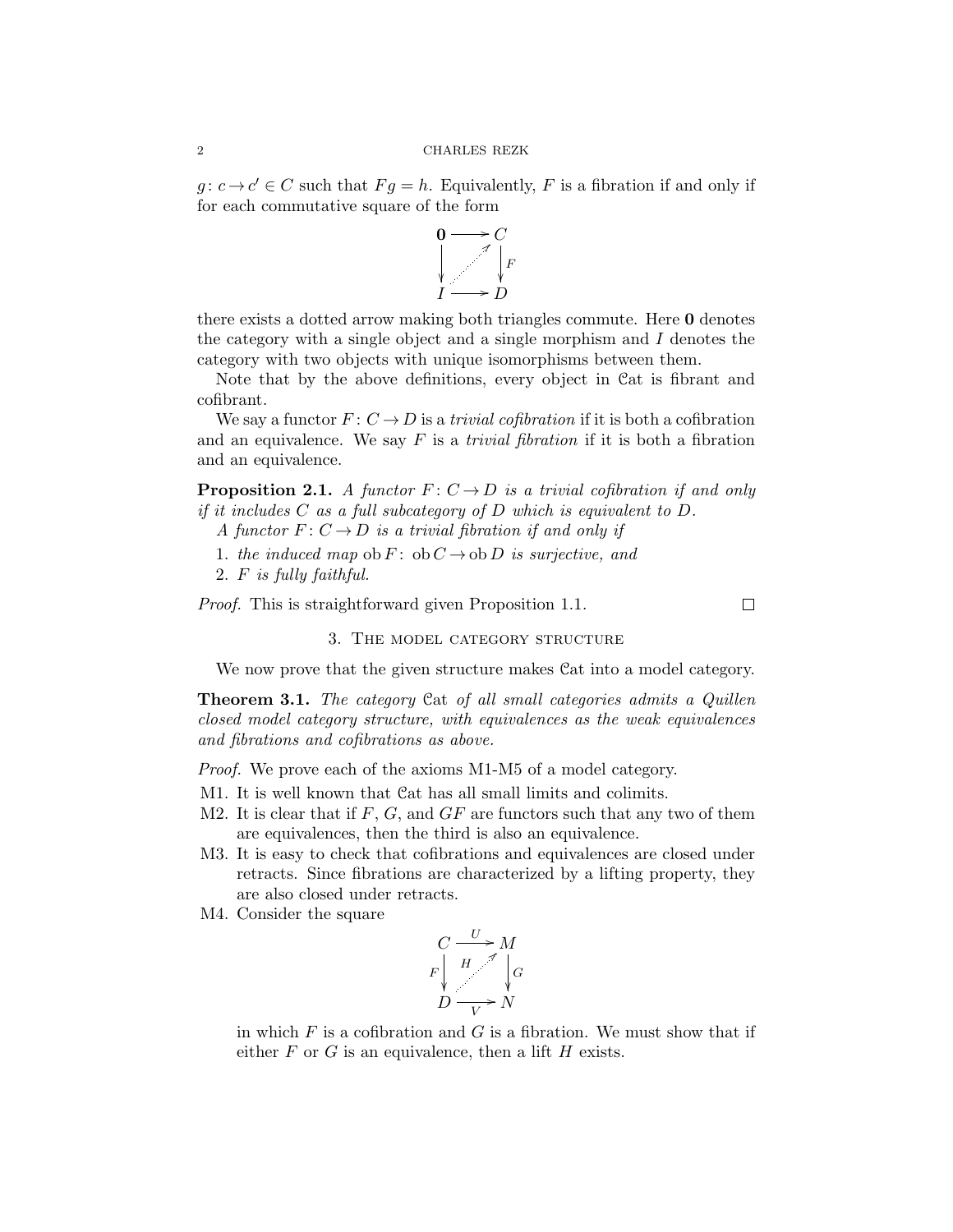First suppose that *F* is a trivial cofibration. We can construct a functor  $F'$ :  $D \to C$  such that

$$
F'F = \mathrm{id}_C,
$$

and a natural isomorphism  $\alpha$ :  $FF' \simeq id_D$ . Furthermore,  $\alpha$  can be chosen such that when restricted to the image of *F* it gives the identity map, i.e.,

$$
\alpha_{Fc} = \mathrm{id}_{Fc}.
$$

We first construct ob *H* : ob  $D \rightarrow \text{ob } M$ . Note that for each  $d \in \text{ob } D$ the object  $VFF'd \in ob N$  is in the image of the functor *G*; in fact,  $VFF'd = GUF'd.$  Thus by the definition of fibration we can choose an object  $Hd \in \text{ob } M$  and an isomorphism  $\beta_d: UF'd \to Hd \in M$  such that

$$
GHd = Vd, \qquad G\beta_d = V\alpha_d.
$$

Furthermore,  $\beta$  can be chosen such that when restricted to the image of *F* it gives the identity map, i.e.,

$$
H F c = U c, \qquad \beta_{Fc} = id_{Uc}.
$$

Now we can define *H* on morphisms by sending  $f: d \rightarrow d' \in D$  to

$$
Hf = \beta_{d'} \cdot UF'f \cdot \beta_d^{-1} \colon Hd \to Hd' \in M.
$$

It is now easy to see that  $H: D \to M$  defines a functor, and that  $GH =$ *V* and  $HF = U$  as desired.

Now suppose instead that *G* is a trivial fibration. Since ob *F* : ob *C*  $\rightarrow$  ob *D* is injective and ob *G*: ob *M*  $\rightarrow$  ob *N* is surjective, we can construct a lift ob *H* : ob *D*  $\rightarrow$  ob *M*. By the characterization of trivial fibration, for each  $d, d' \in ob D$  the map

$$
G \colon M(Hd, Hd') \to N(Vd, Vd')
$$

is an isomorphism. Thus there is a unique extension of *H* to the morphisms of *D*; this extension is clearly the desired lift.

M5. Let  $F: C \to D$  be a functor. We construct a factorization  $F = VU$ where  $U: C \to C'$  is a trivial cofibration and  $V: C' \to D$  is a fibration, as follows. Let *C ′* be the category with

ob 
$$
C' = \{(c, \alpha, d) \mid c \in ob C, d \in ob D, \alpha \colon Fc \simeq d \in D\}
$$

and

$$
C'((c, \alpha, d), (c', \alpha', d')) = C(c, c').
$$

Define  $U: C \to C'$  on  $c \in ob C$  and  $f: c \to c' \in C$  by

$$
Uc = (c, id_{Fc}, Fc), \qquad Uf = f,
$$

and define  $V: C' \to D$  on  $(c, \alpha, d) \in ob C'$  and  $f: (c, \alpha, d) \to (c', \alpha', d')$ by

$$
V(c, \alpha, d) = d, \qquad Vf = \alpha^{-1} \cdot Ff \cdot \alpha'.
$$

It is now straightforward to check that *V U* is a factorization of *F*, and that  $U$  is a trivial cofibration and  $V$  is a fibration.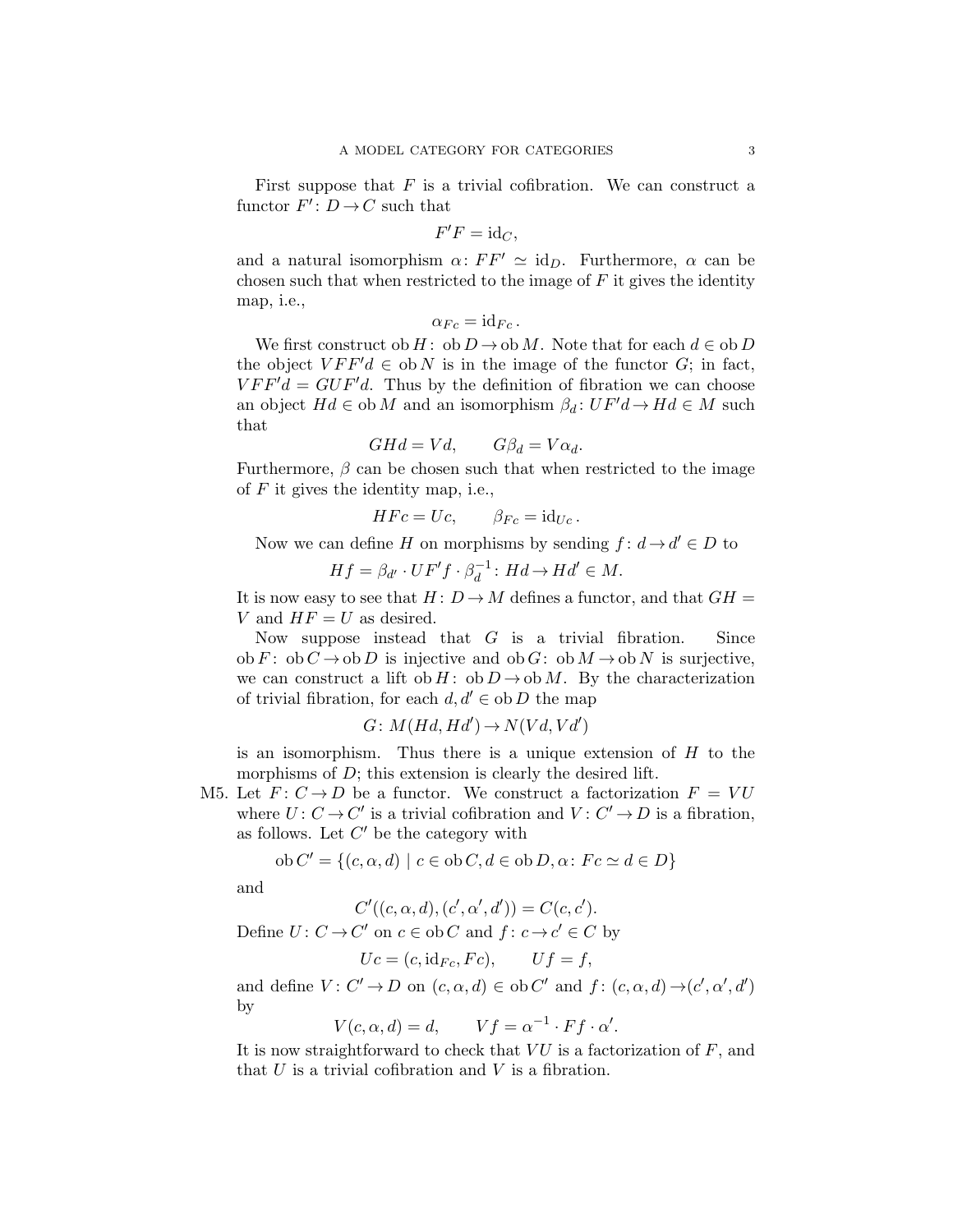#### 4 CHARLES REZK

We now construct a factorization  $F = VU$  where  $U: C \rightarrow D'$  is a cofibration and  $V: D' \to D$  is a trivial fibration, as follows. Let  $D'$  be the category with

$$
ob D' = ob C \amalg ob D
$$

and for  $c, c' \in ob C$  and  $d, d' \in ob D$ , all viewed as objects of  $ob D'$ ,

$$
D'(c, c') = D(Fc, Fc'), \qquad D'(c, d') = D(Fc, d'),
$$
  
\n
$$
D'(d, c') = D(d, Fc'), \qquad D'(d, d') = D(d, d').
$$
  
\nDefine  $U: C \rightarrow D'$  on  $c \in \text{ob } C$  and  $f: c \rightarrow c' \in C$  by

$$
Uc = c, \qquad Uf = Ff.
$$

Define  $V: D' \to D$  on  $c \in ob C$  and  $d \in ob D$ , viewed as objects of  $D'$ , by

$$
Vc = Fc, \qquad Vd = d,
$$

and define  $V$  in the obvious manner on morphisms. It is now straightforward to check that  $F = VU$  and that *U* is a cofibration and *V* is a trivial fibration.

 $\Box$ 

*Remark* 3.2*.* Note that the factorizations constructed in the proof of Axiom M5 are functorial; in fact, they are precisely the classical path and cylinder constructions, i.e.,  $C' = D^I \times_D C$  and  $D' = C \times I \amalg_C D$ .

# 4. Cofibrantly generated

We note that Cat is a cofibrantly generated model category. As noted above, fibrations in Cat are characterized by a right lifting property. Let  $\varnothing$ denote the empty category, let **0** denote the category with a single object and its identity map, and let **1** denote the category with two objects and a single non-identity map between them. Let **1** denote the maximal subcategory of **1** not containing this map. Let  $P = 1 \text{ II}_1$  **1** denote the category consisting of a pair of parallel arrows.

**Proposition 4.1.** *A functor*  $F: C \to D$  *is a trivial fibration if and only if it has the right lifting property with respect to the obvious maps*

$$
u\colon\varnothing\to\mathbf{0},\\v\colon\mathbf{i}\to\mathbf{1},
$$

*and*

$$
w\colon P\,{\to}\, \mathbf{1}.
$$

*Proof.* It is clear that each of these functors is a cofibration, and thus all trivial fibrations must have the right lifting property with respect to each by Theorem 3.1, Axiom M4. Conversely, suppose  $G: M \to N$  has the right lifting property with respect to each of the above maps. The right lifting property with respect to *u* implies that ob *G*: ob  $M \to \text{ob } N$  is a surjection. The right lifting property with respect to *v* implies that for each  $m, m' \in$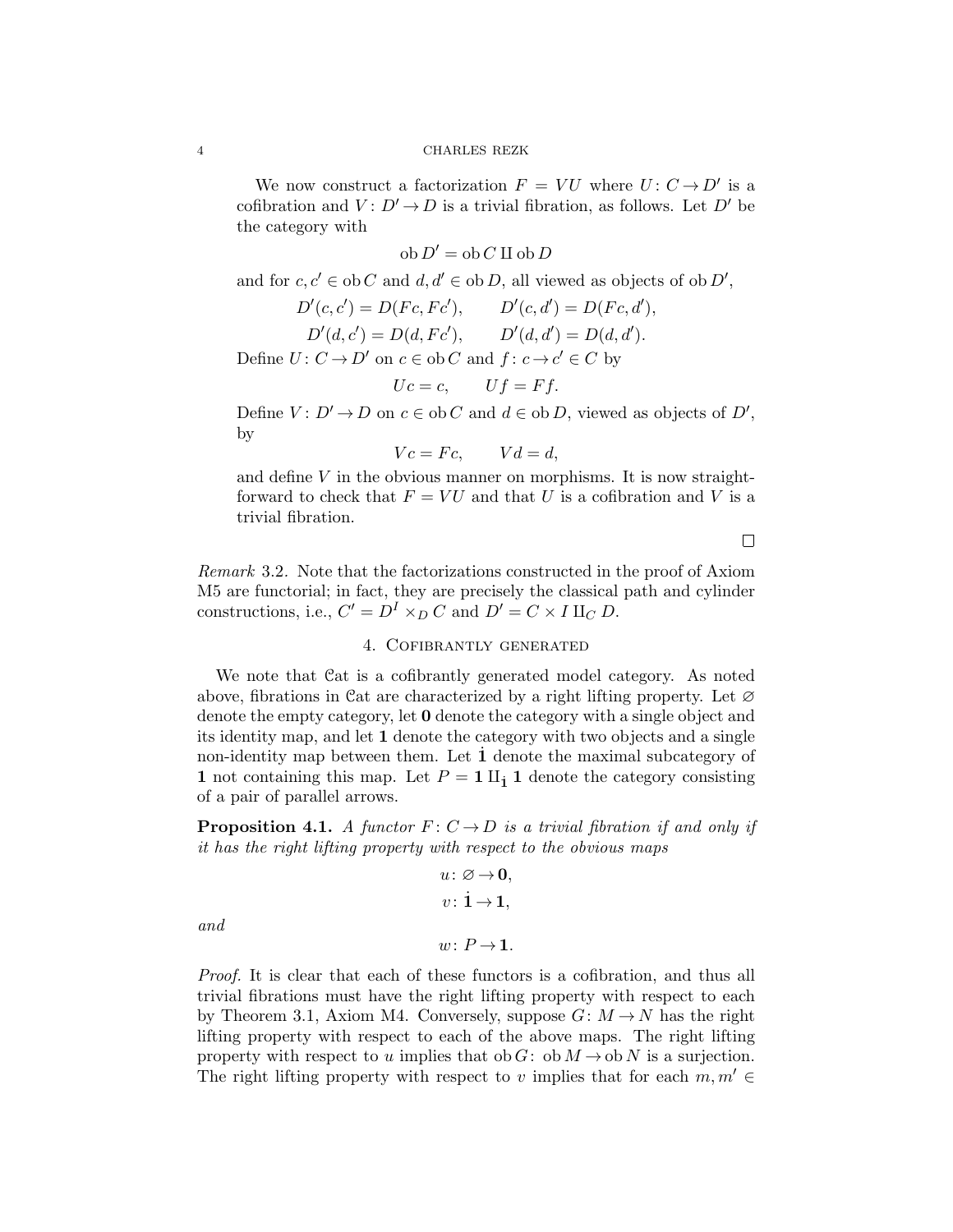ob *M*, the map  $G: M(m, m') \to N(Gm, Gm')$  is surjective. Finally, the right lifting property with respect to *w* implies that for each  $m, m' \in \text{ob } M$ , the map  $G: M(m, m') \to N(Gm, Gm)$  is injective. Hence by Proposition 2.1 it follows that *G* is a trivial fibration, as desired.  $\Box$ 

5. Enrichment and the model category structure

We have the following analogue of Quillen's Axiom SM7.

**Theorem 5.1.** *The two following equivalent statements hold.*

1. Let  $F: C \to D$  and  $F': C' \to D'$  be cofibrations of categories, and let

 $K: C \times D' \amalg_{C \times C'} D \times C' \rightarrow D \times D'$ 

*denote the induced corner map. Then K is a cofibration; if furthermore either*  $F$  *or*  $F'$  *is an equivalence then so is*  $K$ *.* 

2. Let  $F: C \to D$  be a cofibration and  $G: M \to N$  be a fibration of cate*gories, and let*

$$
K' \colon M^D \to M^C \times_{N^C} N^D
$$

*denote the induced corner map. Then K′ is a fibration; if furthermore either*  $F$  *or*  $G$  *is an equivalence then so is*  $K'$ .

*Proof.* Since the two statements are equivalent it will suffice to prove 1.

Note that for arbitrary categories A and B we have that  $ob(A \times B) \simeq$  $\phi$ **b**  $A \times \phi$ **b**  $B$ , and for arbitrary functors  $A \rightarrow B$  and  $A \rightarrow C$  we have  $\phi$ **b** $(B \amalg_A B)$  $C$ )  $\simeq$  ob *B*  $\mathcal{H}_{\text{ob }A}$  ob *C*. Thus it is easy to see that ob *K* is an inclusion, and hence *K* is a cofibration.

Now suppose that *F* is a trivial cofibration. Then it follows that  $F \times$  $C' : C \times C' \rightarrow D \times C'$  is an equivalence, and in fact is a trivial cofibration. Thus the push-out of this map along  $C \times G$ :  $C \times C' \rightarrow C \times D'$  is also a trivial cofibration, hence in particular an equivalence. Since  $F \times D' : C \times D' \rightarrow D \times D'$  $D'$  is also an equivalence it follows that *K* is an equivalence by Theorem 3.1, Axiom M2.  $\Box$ 

#### 6. Simplicial model category structure

Let sSet denote the category of simplicial sets. We define a pair of adjoint functors

$$
\pi\colon\mathop{\mathrm{sSet}}\rightleftarrows\mathop{\mathrm{Cat}}\nolimits\colon\mu
$$

as follows. Let  $\mu$  be the functor which takes  $C \in \text{ob}\,\mathcal{C}$  at to  $\mu C$ , the simplicial nerve of the subcategory  $C' \subseteq C$  having ob  $C' =$  ob  $C$  and having as morphisms the isomorphisms of *C*. Let  $\pi$  be the functor which takes  $K \in \text{obsSet}$  to  $\pi K$ , the fundamental groupoid of  $K$ ; i.e.,  $\pi K$  is the category with  $\phi \circ \pi K = K_0$ , with a generating isomorphism  $k: d_1k \to d_0k$  for each  $k \in K_1$ , subject to the relation  $d_0 \ell \cdot d_2 \ell = d_1 \ell$  for each  $\ell \in K_2$ .